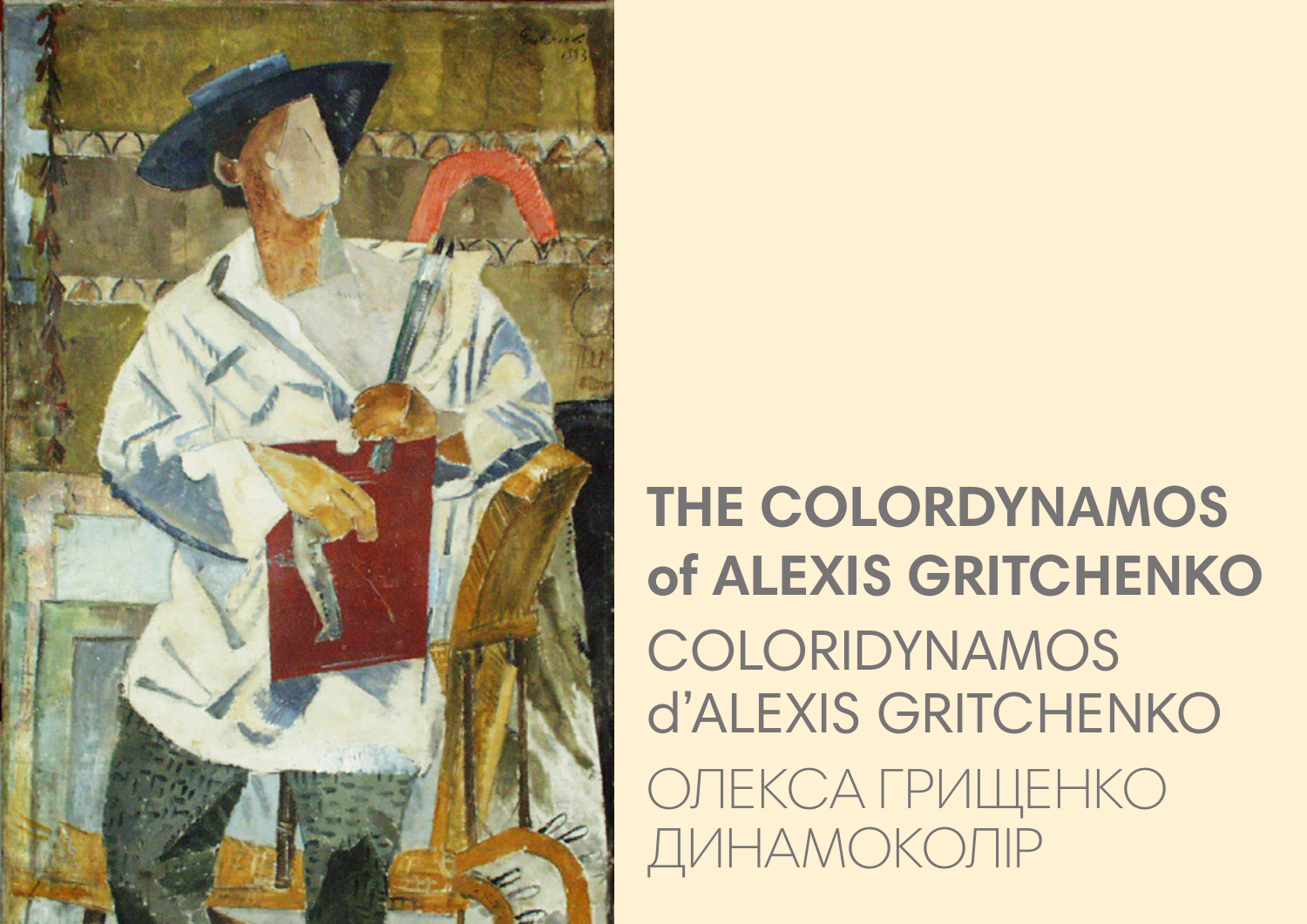

**PATRONATED BY MALABAR ART LTD, INITIATED BY MARYNA LITVINTCHOUK AND Michel LIEVRE MARKOVITCH (LONDON, GREAT BRITAIN), RODOVID PUBLISHERS (KYIV, UKRAINE) IS PUBLISHING A MONOGRAPH BY VITA SUSAK «THE COLORDYNAMOS of ALEXIS GRITCHENKO».**

**Alexis Gritchenko (1883-1977)** was a painter, Susak,

art critic, whose creative work is closely connected with Ukraine, Russia and France. In 1910-ies he developed his own art direction — colordynamos, based on the cubism principles and formal language of icons. In post-revolutional Moscow in Art Culture Museum (1919-1929)

Gritchenko's colordynamos were shown side by side with Shevchenko's primitivism, Kandinsky's expressionism and Malevich's suprematism.

Why were colordynamos forgotten? Is it because forgotten is equal to unimportant? But who remembered Malevich, Boichuk, Bohomazov in 1950-70-ies? Why did the contempo-stok, Philadelphia, New York etc.) raries regard colordynamos as an independent phenomenon of avant-garde? How did Gritchenko's art evolve when he left Moscow in did in spite of all the ordeals and dra-1919, spent two years in Constantinople, went matic events of the XX century. The vivid to Greece and then to Paris to stay in France for good?

What place does he take among the representatives of Paris school? What is his significance for Ukrainian art of XX century? More than 40 years have passed since Gritchenko's death, and a serious monograph to encompass all his creative development is timely. There is also a great desire to show the artist's works in exhibitions in Kyiv and Paris.

**About the author of the monograph.** The text of the book is being prepared by Vita

Candidate of Art Studies, her famous book is «Украинские художники Парижа. 1900-1939» (Ukrainian Artists of Paris) (Rodovid, 2010). She has been studying Gritchenko's art for many years. A lot of new facts and documents are going to be published in the book for the first time; they uncover the artist's abundant biography, no less colourful and dynamic than his art.

The monograph is going to be richly illustrated with Gritchenko's art from museums and private collections of the world (Kyiv, Paris, Moscow, Petersburg, Vladivo-«I can paint only when I am happy» – Oleksa Gritchenko used to say, and so he energy of his art must fill the blank in the art history of XX century and make XXI century people happier.

### **THE CONTENTS OF THE BOOK.**

### PREFACE.

Michel Lievre Мarkovitch, collector THE AUTHOR'S PREFACE 1. My Blue Days Ukraine 2. Moscow: Sturm und Drang Years. 1908-1919 3. Blue and Pink Constantinople. 1919-1921 4. Paris. Travels and Exhibitions. 1920-1930 6. Lviv. АНУМ 7. I can paint only when I am happy. 1940-1960 8. Memoirs 9. Alexis Gritchenko Foundation in New York 10. Celebration in Honour of the Artist in Salon d'automne 1973 11. Comeback toUkraine 12. Alexis Gritchenko against the Background of XX Century Art. APPENDIX: Gritchenko Biography. Gritchenko Publications. Gritchenko Personal Exhibitions. Illustrations List. Illustrations Sources Designers of the book — Maria Norazyan

and Illya Pavlov (Grafprom, Kharkiv)

### **DEAR FRIENDS!**

You can prepay the book right now. It will cost approximately 60.00 EU, prepayment — 50.00 EU (before 31 September 2016) You can also become a co-creator of the project by supporting the publication of this monograph, important of the art history of Ukraine. Our terms are mutually beneficial: if you prepay 20 books and give to the publication foundation 1000 EU, then you become a sponsor of the publication – your name or the names of your family will be mentioned in the beginning of the book with acknowledgements for your support.

## **With all questions on prepayment and project support apply to emails:**

#### **UKRAINE**

RODOVID Publishers rodovid2@gmail.com Sergiy Kerbytsky culture1705@gmail.com **FRANCE, GREAT BRITAIN, EUROPE** maryna.litvinchouk@malabar-ltd.com **NORTH AMERICA** rodovid2@aol.com

Yours most sincerely, Lidia Lykhach The head of RODOVID Publishers